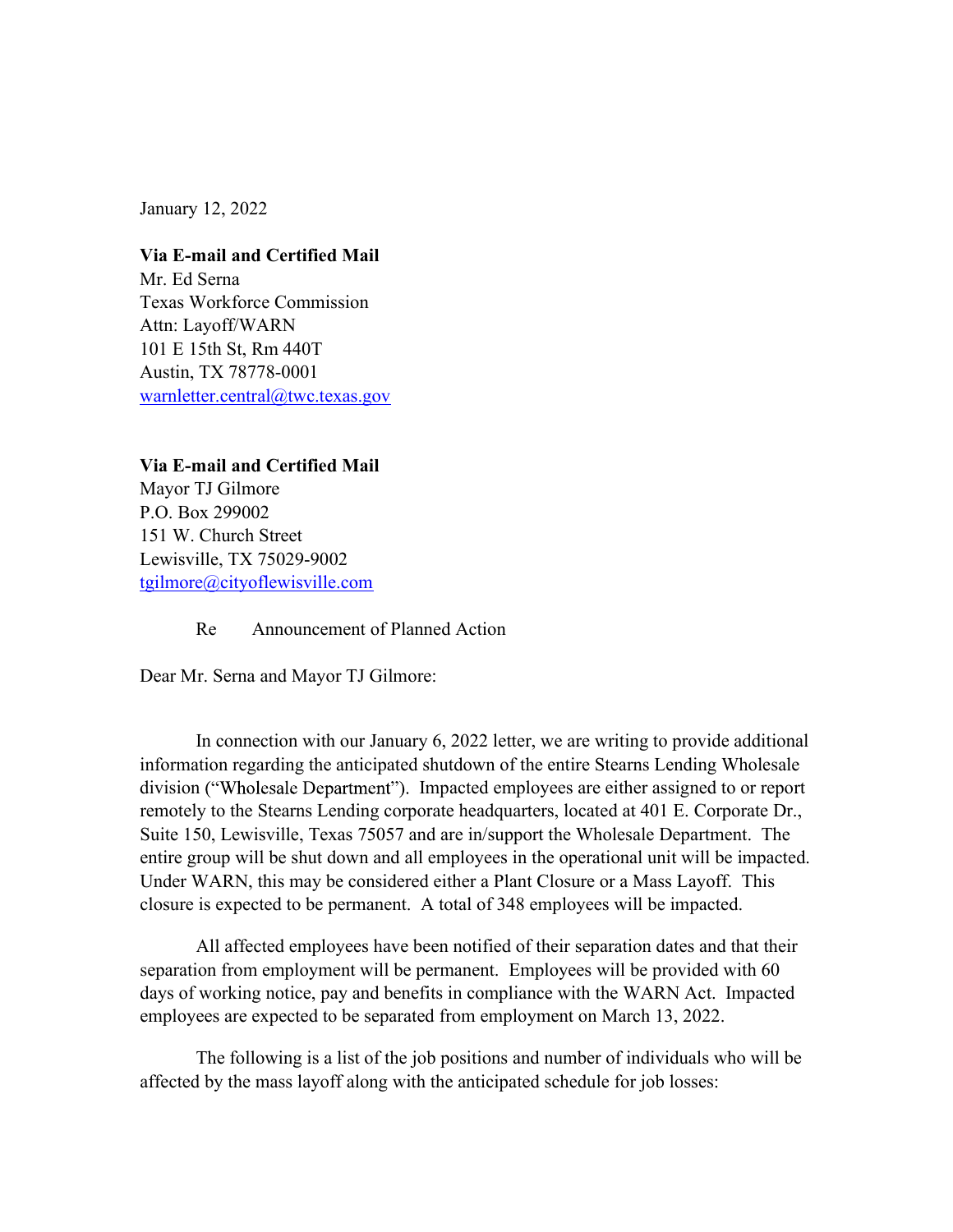|                  | <b>Number of Impacted</b> |
|------------------|---------------------------|
| <b>Job Title</b> | <b>Employees</b>          |
|                  | 40                        |
|                  | $\mathbf 1$               |
|                  | 19                        |
|                  | 28                        |
|                  | 6                         |
|                  | $\overline{\mathbf{4}}$   |
|                  | $\mathbf{1}$              |
|                  | $\mathbf{1}$              |
|                  | 15                        |
|                  | $\mathbf{1}$              |
|                  | 9                         |
|                  | 13                        |
|                  | $\overline{4}$            |
|                  | $\overline{2}$            |
|                  | 5                         |
|                  | 9                         |
|                  | $\overline{\mathbf{3}}$   |
|                  | $\overline{4}$            |
|                  | $\mathbf{1}$              |
|                  | 12                        |
|                  | $\mathbf{1}$              |
|                  | 38                        |
|                  | $\overline{\mathbf{3}}$   |
|                  | $\overline{4}$            |
|                  | $\overline{4}$            |
|                  | $\mathbf{1}$              |
|                  | 46                        |
|                  | 22                        |
|                  | $\overline{1}$            |
|                  | $\overline{1}$            |
|                  | 5                         |
|                  |                           |
|                  | $\mathbf{1}$              |
|                  | $\overline{11}$           |
|                  | $\mathbf{1}$              |
|                  | $\overline{3}$            |
|                  | $\overline{2}$            |
|                  | $\overline{\mathbf{5}}$   |
|                  | $\overline{1}$            |
|                  | $\overline{1}$            |